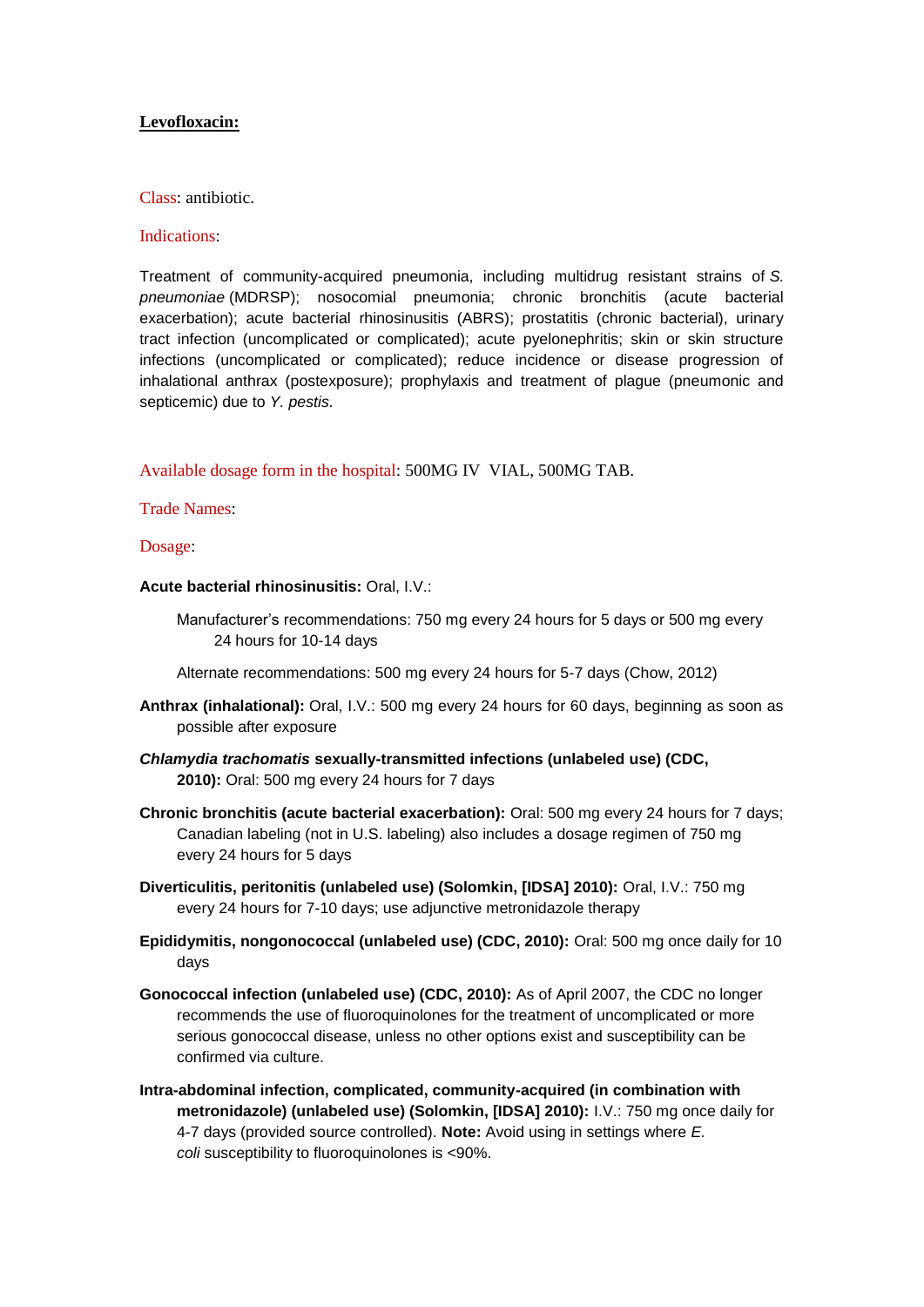- **Pelvic inflammatory disease (unlabeled use) (CDC, 2010):** Oral: 500 mg once daily for 14 days with or without concomitant metronidazole; **Note:** The CDC recommends use as an alternative therapy only if standard parenteral cephalosporin therapy is not feasible and community prevalence of quinolone-resistant gonococcal organisms is low. Culture sensitivity must be confirmed.
- **Plague (prophylaxis and treatment):** Oral, I.V.: 500 mg every 24 hours for 10-14 days, beginning as soon as possible after exposure. **Note:** Dose of 750 mg once daily may be considered if clinically warranted.

**Pneumonia:** Oral, I.V.:

- *Community-acquired (CAP):* 500 mg every 24 hours for 7-14 days or 750 mg every 24 hours for 5 days (efficacy of 5-day regimen for MDRSP not established)
- *Healthcare-associated (HAP):* 750 mg every 24 hours for 7-14 days
- **Prostatitis (chronic bacterial):** Oral, I.V.: 500 mg every 24 hours for 28 days
- **Skin and skin structure infections:** Oral, I.V.:

*Uncomplicated:* 500 mg every 24 hours for 7-10 days

*Complicated:* 750 mg every 24 hours for 7-14 days

- **Traveler's diarrhea (unlabeled use):** Oral: 500 mg for one dose (Sanders, 2007)
- **Tuberculosis, drug-resistant tuberculosis, or intolerance to first-line agents (unlabeled use):** Oral: 500-1000 mg every 24 hours (CDC, 2003)
- **Urethritis, nongonococcal (unlabeled use) (CDC, 2010):** Oral: 500 mg every 24 hours for 7 days
- **Urinary tract infections:** Oral, I.V.:

*Uncomplicated:* 250 mg once daily for 3 days

*Complicated, including pyelonephritis:* 250 mg once daily for 10 days **or** 750 mg once daily for 5 days

# **Dosing: Renal Impairment**

I.V., Oral:

Normal renal function dosing of 750 mg daily:

- Cl<sub>cr</sub> 20-49 mL/minute: Administer 750 mg every 48 hours.
- $Cl_{cr}$  10-19 mL/minute: Administer 750 mg initial dose, followed by 500 mg every 48 hours.
- Hemodialysis/chronic ambulatory peritoneal dialysis (CAPD): Administer 750 mg initial dose, followed by 500 mg every 48 hours; supplemental doses are not required following either hemodialysis or CAPD.

Normal renal function dosing of 500 mg daily:

 $Cl_{cr}$  20-49 mL/minute: Administer 500 mg initial dose, followed by 250 mg every 24 hours.